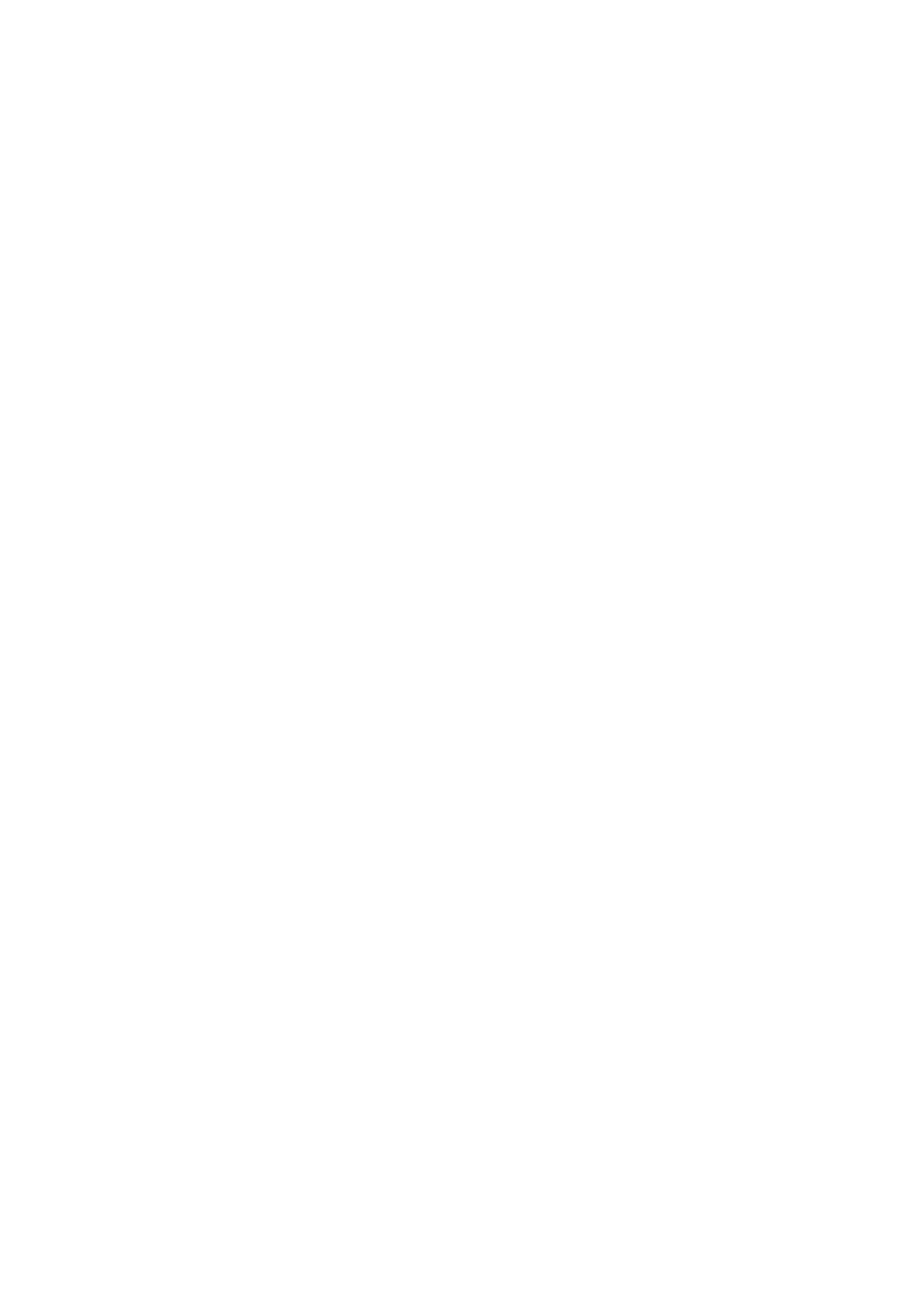*I certify that this public bill, which originated in the Legislative Assembly, has finally passed the Legislative Council and the Legislative Assembly of New South Wales.*

> *Clerk of the Legislative Assembly. Legislative Assembly, Sydney, , 2012*



New South Wales

# **Mining Legislation Amendment (Uranium Exploration) Bill 2012**

Act No , 2012

An Act to amend the *Mining Act 1992*, the *Uranium Mining and Nuclear Facilities (Prohibitions) Act 1986* and other Acts and instruments with respect to prospecting for uranium and the ownership of uranium; and for other purposes.

*I have examined this bill and find it to correspond in all respects with the bill as finally passed by both Houses.*

*Assistant Speaker of the Legislative Assembly.*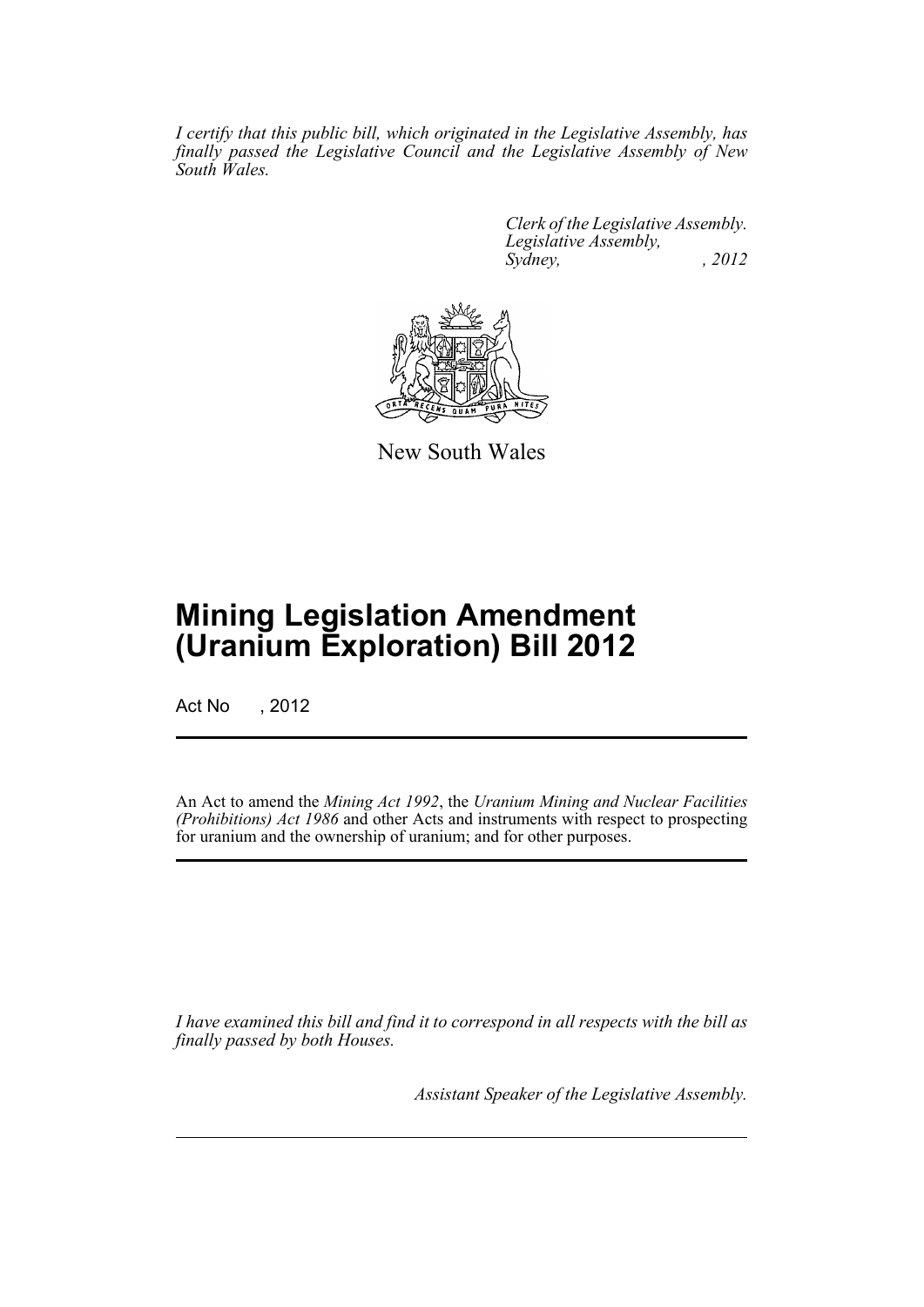## <span id="page-3-0"></span>**The Legislature of New South Wales enacts:**

## **1 Name of Act**

This Act is the *Mining Legislation Amendment (Uranium Exploration) Act 2012*.

## <span id="page-3-1"></span>**2 Commencement**

This Act commences on a day or days to be appointed by proclamation.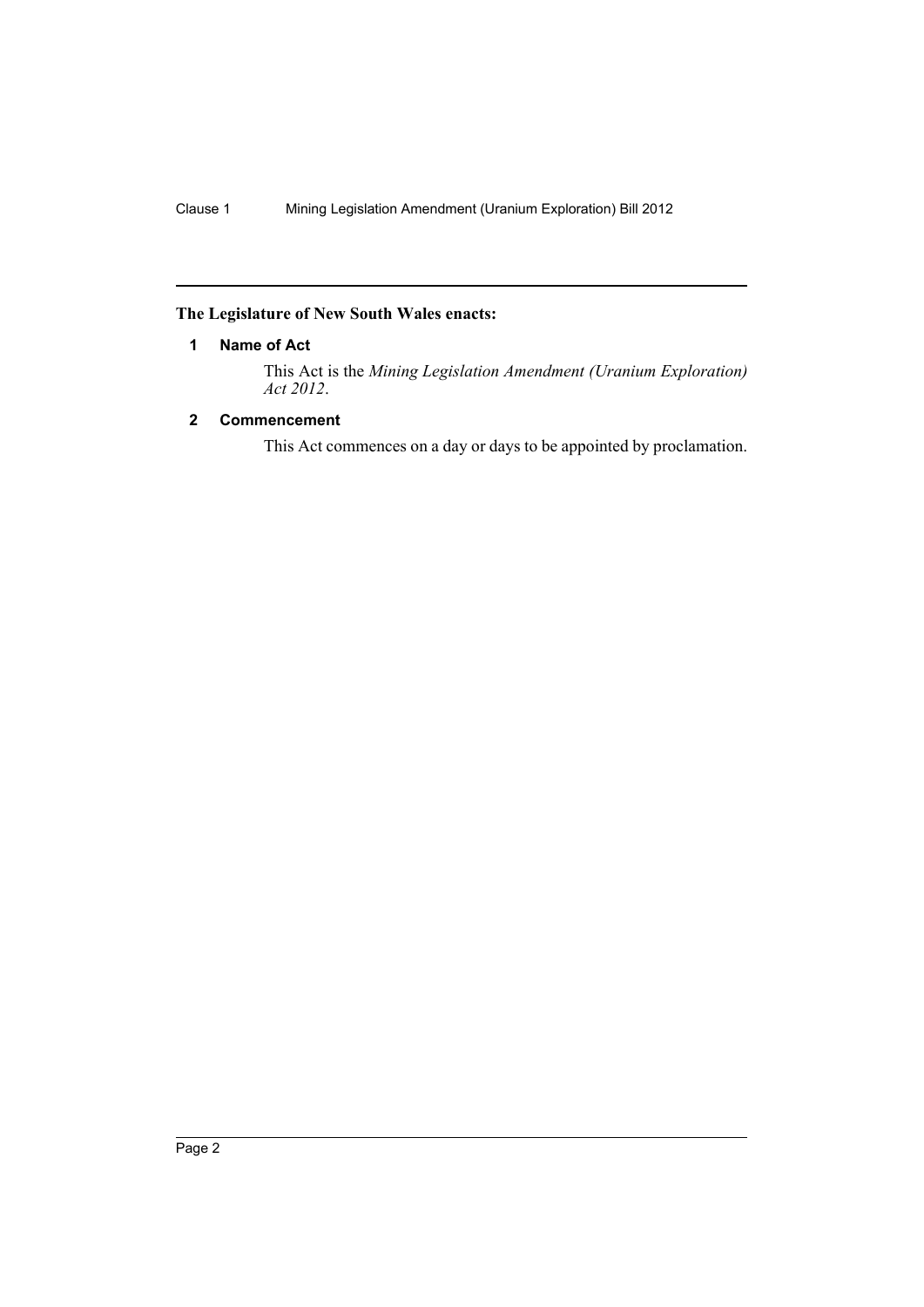Amendment of Mining Act 1992 No 29 Schedule 1

# <span id="page-4-0"></span>**Schedule 1 Amendment of Mining Act 1992 No 29**

### **[1] Section 10A**

Insert after section 10:

**10A Restriction on grant of authorisations with respect to uranium**

An authorisation (other than an exploration licence or an environmental assessment permit relating to an exploration licence) may not be granted in respect of uranium.

#### **[2] Section 379AA**

Insert after section 379:

#### **379AA Uranium the property of the Crown**

- (1) All uranium existing in a natural state on or below the surface of any land in the State is the property of the Crown, and is taken to have been so always.
- (2) All Crown grants and leases and every licence and other instrument of title or tenure under any Act relating to lands of the Crown, whether granted before or after the commencement of this section, are taken to contain a reservation to the Crown of all uranium existing in a natural state on or below the surface of the land comprised in the instrument concerned.
- (3) No compensation is payable by the Crown for:
	- (a) any uranium that was at any time vested in any person other than the Crown, or
	- (b) any rights or interests in any uranium of any person other than the Crown that are affected by the operation of this section.
- (4) The provisions of this section have effect despite anything contained in section 42 of the *Real Property Act 1900*.
- (5) In this section: *compensation* includes damages or any other form of monetary compensation.

#### **[3] Schedule 6 Savings, transitional and other provisions**

Insert at the end of clause 1 (1):

*Mining Legislation Amendment (Uranium Exploration) Act 2012*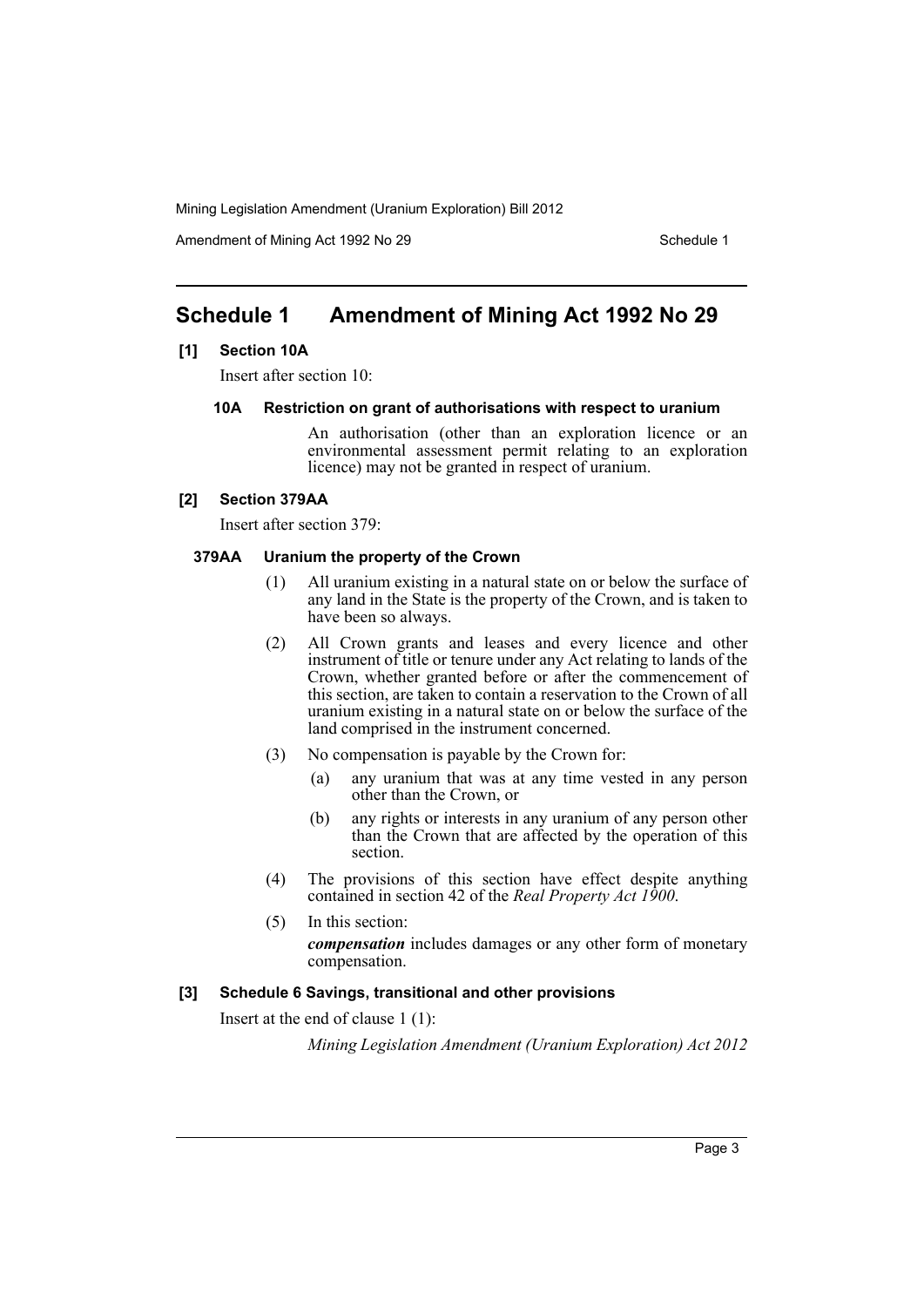Schedule 1 Amendment of Mining Act 1992 No 29

## **[4] Dictionary**

Omit "uranium or" from the definition of *mineral*.

## **[5] Dictionary**

Insert in alphabetical order:

*uranium* includes uranium minerals and uranium ores.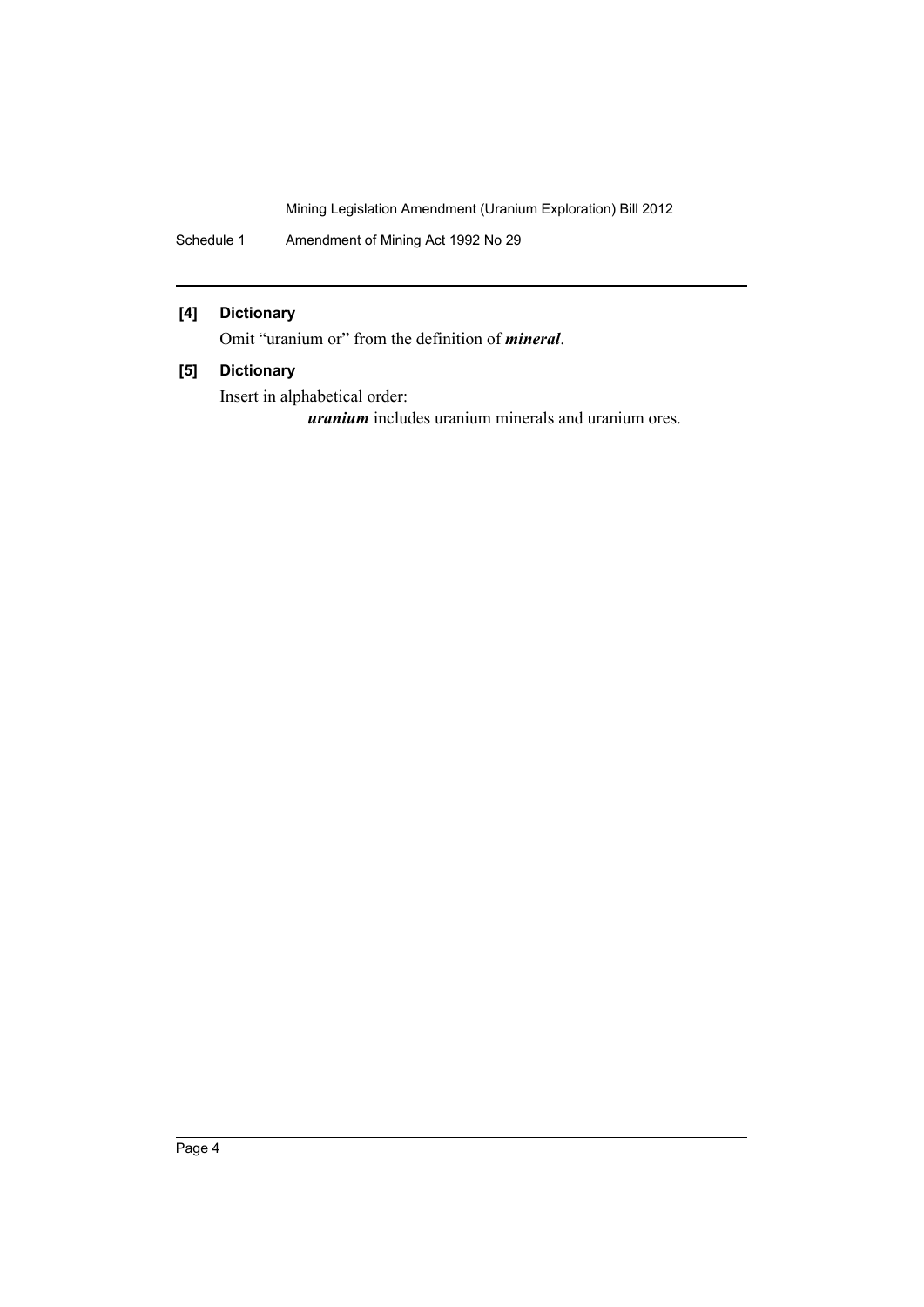Amendment of Mining Regulation 2010 Schedule 2

# <span id="page-6-0"></span>**Schedule 2 Amendment of Mining Regulation 2010**

**[1] Schedule 1 Minerals**

Insert in alphabetical order: uranium

- **[2] Schedule 2 Groups of minerals** Omit "thorium" from Group 1.
- **[3] Schedule 2, Group 11** Insert after Group 10:

**Group 11 (Uranium)** thorium uranium

#### **[4] Schedule 10 Fees**

Omit "Groups 1–8 and 10 minerals" wherever occurring. Insert instead "Groups 1–8, 10 and 11 minerals".

## **[5] Schedule 12 Savings and transitional provisions**

Insert after Part 2:

## **Part 3 Provisions consequent on enactment of Mining Legislation Amendment (Uranium Exploration) Act 2012**

### **10 Definition**

In this Part:

*amending Act* means the *Mining Legislation Amendment (Uranium Exploration) Act 2012*.

### **11 Changes to mineral groups**

Despite the amendment made by Schedule 2 [2] to the amending Act, thorium is taken to continue to be a Group 1 mineral for the following purposes:

(a) the determination of an application for, and the granting of, an exploration licence or a renewal of an exploration licence, if the application was made (but not determined) before the commencement of that amendment,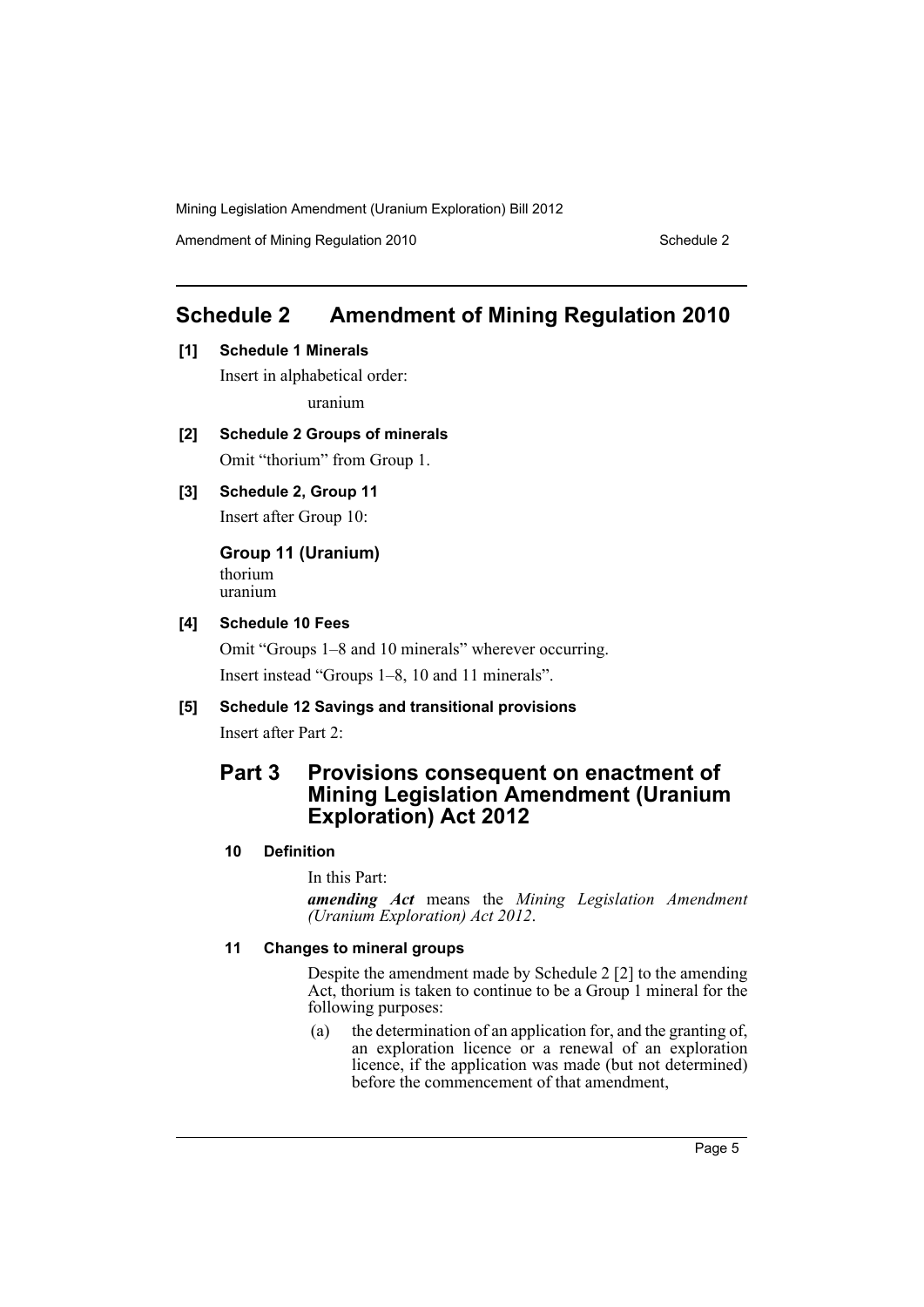Schedule 2 Amendment of Mining Regulation 2010

(b) the operation of an exploration licence in respect of Group 1 minerals, and an application for the renewal of, and the renewal of, any such licence, if the original licence was granted before that commencement or granted as referred to in paragraph (a).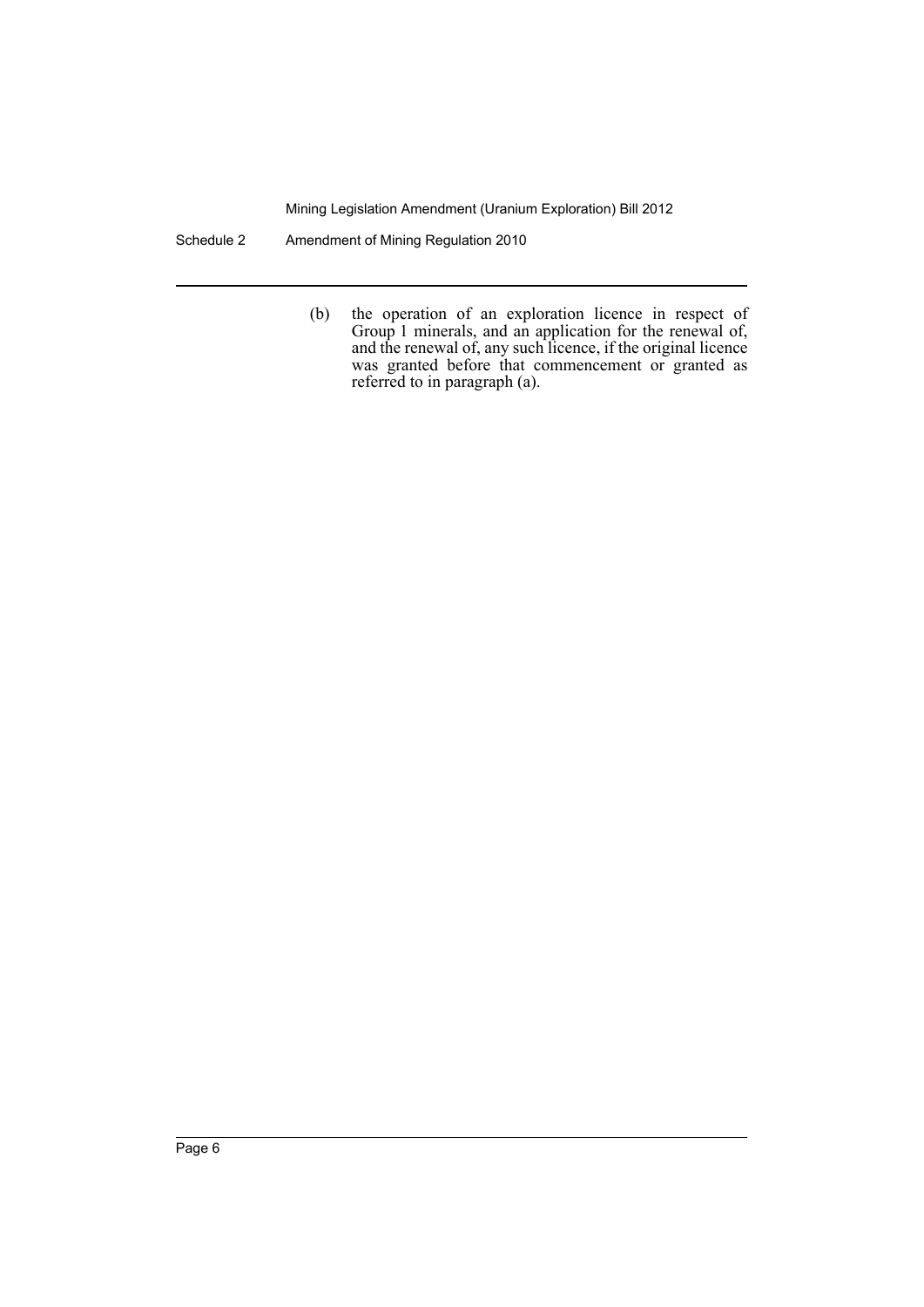Amendment of Uranium Mining and Nuclear Facilities (Prohibitions) Act 1986 No 194 Schedule 3

## <span id="page-8-0"></span>**Schedule 3 Amendment of Uranium Mining and Nuclear Facilities (Prohibitions) Act 1986 No 194**

**[1] Section 3 Objects of Act**

Omit "prospecting or" from section 3 (a).

**[2] Section 4 Definitions**

Omit the definition of *prospect*.

#### **[3] Section 7 Mining for uranium prohibited**

Omit "prospect or" from section 7 (1).

#### **[4] Section 7 (2)**

Omit the subsection. Insert instead:

(2) An authority, mineral claim or opal prospecting licence under the *Mining Act 1992* (whether granted before or after the commencement of this subsection) does not authorise the holder of the authority, claim or licence to mine for uranium in contravention of this section.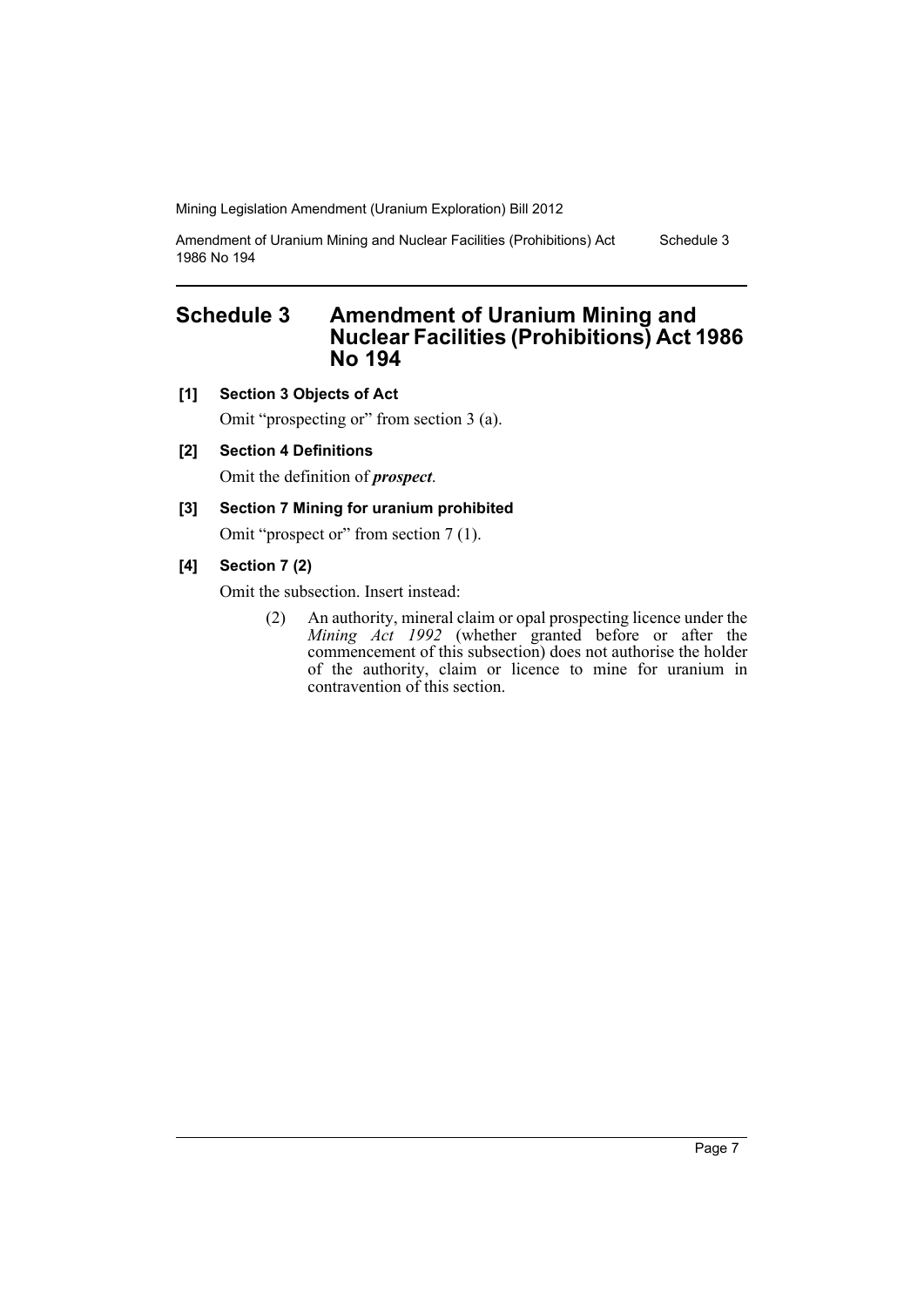Schedule 4 Amendment of Radiation Control Act 1990 No 13

## <span id="page-9-0"></span>**Schedule 4 Amendment of Radiation Control Act 1990 No 13**

#### **Section 5**

Omit the section. Insert instead:

**5 Application of Act to radioactive ore being prospected for or mined or treated**

> This Act does not apply to a radioactive ore while it is the subject of an activity carried out at a place of work to which the *Mine Health and Safety Act 2004* applies.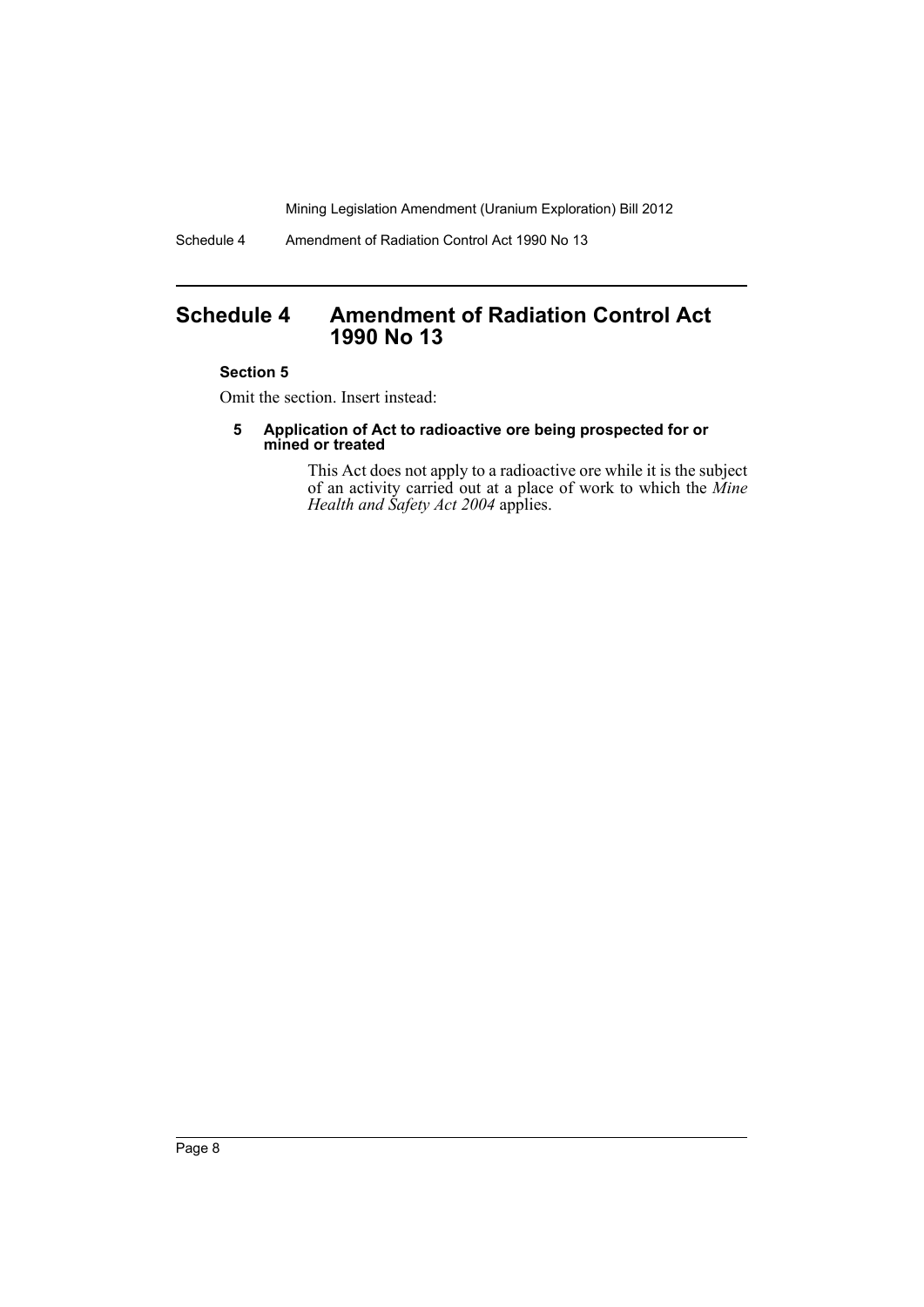Amendment of Aboriginal Land Rights Act 1983 No 42 Schedule 5

# <span id="page-10-0"></span>**Schedule 5 Amendment of Aboriginal Land Rights Act 1983 No 42**

### **[1] Section 45 Mineral rights and mining on Aboriginal land**

Insert after section 45 (1) (a):

(b) *uranium* has the same meaning as it has in the *Mining Act 1992*.

## **[2] Section 45 (11)**

Omit "the Crown's ownership of coal and petroleum". Insert instead "the Crown's ownership of coal, petroleum and uranium".

## **[3] Section 45 (12) (a)**

Omit "coal or petroleum". Insert instead "coal, petroleum or uranium".